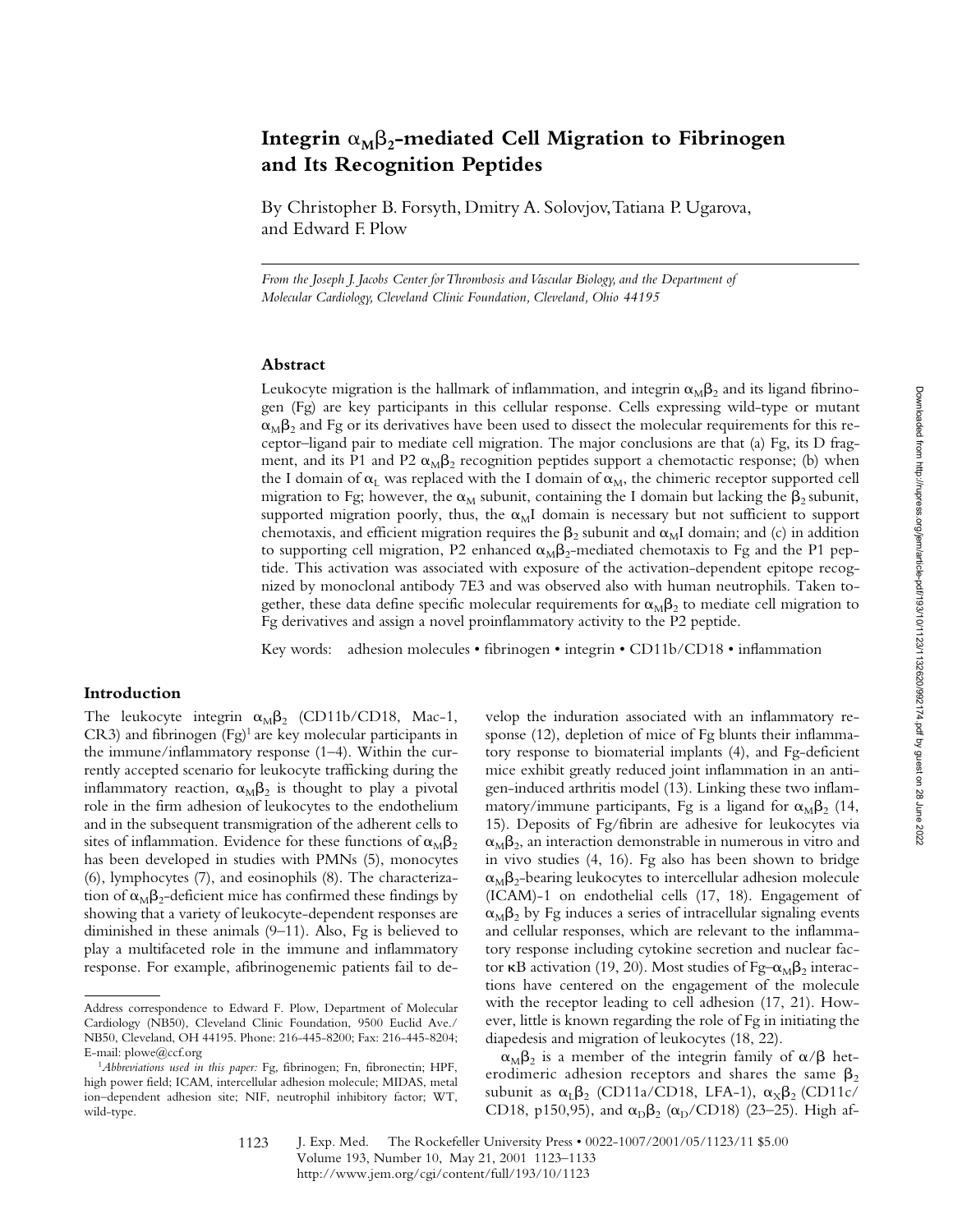finity binding of many protein ligands, including Fg, to  $\alpha_{\rm M} \beta_2$  involves a segment of  $\sim$ 200 amino acids in the  $\alpha_{\rm M}$ subunit, termed the I (or A) domain (23, 26, 27). Other I domain ligands include ICAM-1, C3bi, *Candida albicans*, and the helminth protein neutrophil inhibitory factor (NIF; references 24, 25, 28). Critical to the ligand-binding functions of the  $\alpha_M$  I domain is the metal ion–dependent adhesion site (MIDAS). In this MIDAS motif, five noncontiguous amino acids, including the D(140), S(142), S(144), T(209), and D(242) (numbering refers to the amino acid positions in the mature  $\alpha_M$  subunit sequence), provide coordination sites for a divalent cation and ligands bind in close proximity to this motif (29, 30). Optimal recognition of many of the  $\alpha_M$  I domain ligands can be influenced by the activation of the  $\alpha_M\beta_2$ -bearing cell, which alters receptor avidity/affinity (23, 24, 31).  $\alpha_{\text{M}}\beta_2$  recognizes mannose and b-glucan carbohydrate structures via a lectin-like ligand-binding function. This lectin binding site is also located in the  $\alpha_M$  subunit (32). Ligands of the lectin domain include zymosan, *Saccharomyces cerevisiae*, and nonspecific activators of cell-mediated immunity such as lentinan (32).

Fg is a dimeric molecule composed of three pairs of nonidentical peptide chains. It is organized into a central E and two peripheral D domains, which give rise to E and D fragments when Fg is degraded by most proteolytic enzymes, including plasmin (33). Two specific sequences within the  $\gamma$  chain moiety of fragment D are recognized by  $\alpha_{\text{M}}\beta_2$ . The peptides corresponding to these sequences are designated P1 ( $\gamma$ 190–202) (34) and P2 ( $\gamma$ 377–395) (21). The P1 and P2 peptides not only inhibit  $\alpha_{\text{M}}\beta_{2}$ -mediated adhesion to Fg derivatives but also support adhesion of  $\alpha_{\text{M}}\beta_2$ -bearing cells. On a molar basis, P2 is a more potent inhibitor of  $\alpha_{\text{M}}\beta_2$  adhesion to Fg than P1 (21). The binding sites for both the P1 and P2 peptides in  $\alpha_{\text{M}}\beta_2$  have been mapped to the  $\alpha_M$  I domain, and cells expressing the  $\alpha_M$ subunit in the absence of the  $\beta_2$  subunit adhere well to Fg and these recognition peptides (21).

We have previously used HEK 293 cells transfected with wild-type (WT) and mutant forms of  $\alpha_M\beta_2$  to demonstrate the importance of the  $\alpha_M I$  domain for high affinity binding of NIF (35), C3bi (36), *C. albicans* (37), and Fg (21, 38). The experiments in this study describe the utilization of these transfectants to investigate  $\alpha_M\beta_2$ -dependent cell migration to Fg and its derivatives. We demonstrate that  $\alpha_M\beta_2$  can, indeed, mediate directed cell migration to Fg and that the recognition peptides influence this response. Furthermore, the structural components of  $\alpha_M\beta_2$  that are required for cell migration are distinct from those for cell adhesion. Also, receptor activation is shown to play a major role in regulating  $\alpha_{\text{M}}\beta_2$ -mediated cell migration to Fg and its derivatives. Indeed, one of the recognition peptides of Fg is capable of inducing such activation not only in the  $\alpha_{\rm M} \beta_2$  transfectants but also in neutrophils.

#### **Materials and Methods**

*Fg and Fibronectin Peptides.* Plasminogen-depleted human Fg was purified as described previously (39) or purchased from Enzyme Research Laboratories. Fragment D<sub>100</sub> (M<sub>r</sub> 100,000) was prepared by digestion of human Fg with plasmin and purified by ion-exchange chromatography on CM-Sephadex followed by gel filtration on Sephacryl S-200 (40). The Fg P1 ( $\gamma$ 190–202), P2 ( $\gamma$ 377–395), and  $\gamma$ 400–411 peptides were synthesized using an Applied Biosystems model 430 peptide synthesizer and purified by HPLC as described previously (21).

*NIF, mAbs, and Reagents.* NIF was a gift from Corvas International. mAbs used were as follows: OKM1 (anti-CD11b, Ig $G_{2b}$ ), 44a (anti-CD11b, Ig $G_1$ ), LM2/1 (anti-CD11b, Ig $G_1$ ),  $\text{M1/70}$  (anti-CD11b), IB4 (anti-CD18, Ig $\text{G}_{2a}$ ), and W6/32 (anti-MHC class I, IgG<sub>1</sub>), TS2/18 (anti- $\alpha$ <sub>L</sub> $\beta$ <sub>2</sub>, IgG<sub>1</sub>), and TS1/18 (anti- $\beta_2$ , IgG<sub>1</sub>). The hybridoma cell lines producing these mAbs were obtained from the American Type Culture Collection and purified from their conditioned media using recombinant protein G columns as described by the manufacturer (Zymed Laboratories). The anti- $\beta_1$  mAb F4611 and anti- $\alpha_V\beta_3$  mAb LM609 were purchased from Chemicon. All of these mAbs were of mouse origin, and the secondary Ab used for immunofluorescence analyses was FITC goat anti–mouse IgG (Zymed Laboratories). c7E3, the humanized chimeric Fab fragment, was provided by Drs. M. Nakada and R. Jordan of Centocor (Malvern, PA) and was labeled with FITC (Sigma-Aldrich) according to the manufacturer's instructions.  $\beta$ -Glucan was purchased from Molecular Probes.

*Cells and Cell Lines.* The HEK 293 cell lines were maintained as described previously (35) in DMEM-F12 plus 10% FBS, 100 U/ml penicillin, 100 mg/ml streptomycin, and 2 mM L-glutamine (all from BioWhittaker). Adherent cells were removed for passage and experiments using enzyme-free cell dissociation buffer (GIBCO BRL). Construction of 293 cells stably expressing WT or mutant forms of  $\alpha_M\beta_2$  and  $\alpha_L\beta_2$  has been described previously (35, 41). Before use in adhesion or cell migration assays, receptor expression levels were verified to be similar by flow cytometry (FACS®) using a FACStar™ instrument (Becton Dickinson). The mean fluorescent intensities for the WT and mutants used were  $\sim$ 300 when stained with an anti- $\alpha_M$  mAb (OKM1, 44a), the  $\beta_2$  mAb TS1/18 or TS2/18 for the  $\alpha_L\beta_2$  cells compared with  $<$  25 for mock-transfected cells. U937 monocytoid cells were obtained from the American Type Culture Collection and maintained in RPMI 1640 with the same supplements as for the HEK 293 cells. Human neutrophils were isolated from the peripheral blood of healthy adult volunteers using Ficoll-Paque as per the manufacturer's instructions (Amersham Pharmacia Biotech) followed by dextran sedimentation and hypotonic lysis of residual erythrocytes as described previously (42). The purity of the neutrophils used was routinely  $>96\%$ .

*Cell Migration Assays.* Cell migration assays were performed under sterile conditions using Costar 24-well transwell plates with 8-um pore size uncoated polycarbonate filters (Corning, Inc.). Experiments were carried out in DMEM-F12 (BioWhittaker) or, for selected experiments, in hybridoma serum-free medium (GIBCO BRL). Lower wells contained 600 µl medium, whereas upper wells contained a final volume of  $200 \mu l$  after the addition of cells. To begin the assay, 50  $\mu$ l of cells (5  $\times$  10<sup>5</sup> cells) in medium was added to upper wells, and the transwells were placed in a humidified incubator at  $37^{\circ}$ C/5% CO<sub>2</sub>. For inhibition/stimulation experiments, cells were preincubated for 30 min at  $22^{\circ}$ C with the test agents before addition to the transwells. Assays were stopped after 22 h by removing the upper wells and wiping the inside of upper wells twice with a cotton swab to remove nonmigrated cells. Quantitation of the migrated cells depended on the cells under analysis. For the HEK 293 cell lines, which remained adherent to the undersurface of the membrane,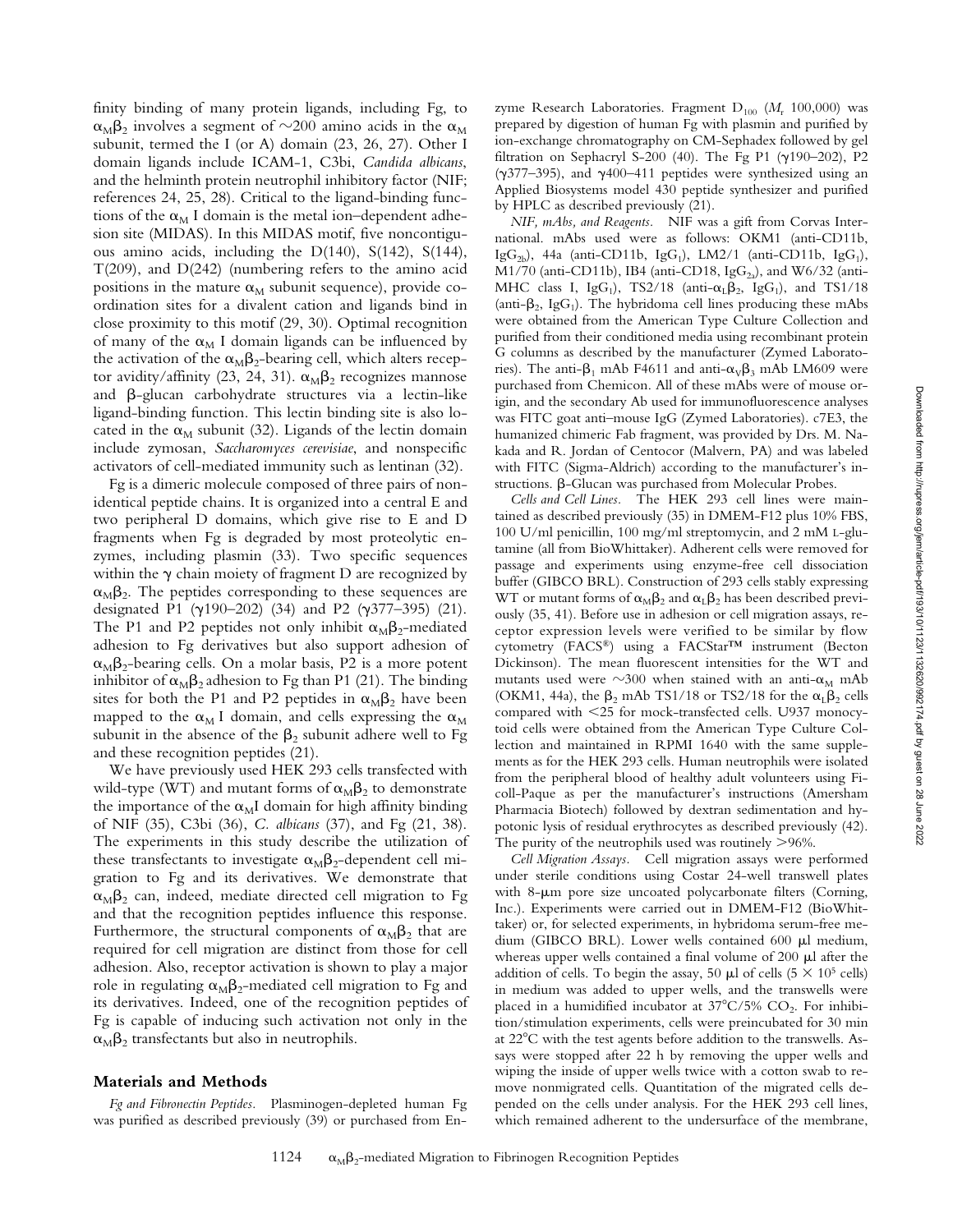the upper transwell assembly was immersed in 10% formalin for 1 h at 22°C. Cells were then stained for at least 1 h with Mayers hematoxylin (Richard-Allan Scientific). Migrating cells were counted using an inverted microscope with an eyepiece counting grid at  $100\times$  magnification. Data are presented as the mean cell number per high power field (HPF), a 0.1-mm2 area of duplicate wells from three or more experiments with at least five random HPFs counted per well. Neutrophils did not adhere to the membrane between the chambers but rather accumulated as a suspension in the medium in the lower chamber. These cells were quantitated using the CyQuant Cell proliferation kit (Molecular Probes) according to the manufacturer's protocol. In brief, neutrophils within the medium of the lower chamber were recovered by centrifugation, and the cells were frozen for at least 3 h at  $-70^{\circ}$ C. Upon thawing, the cells were resuspended in the CyQuant reagent, and the fluorescence was measured with a CytoFluor II fluorescence multiwell plate reader (PerSeptive Biosystems, Inc.) using a 485-nm excitation and a 530-nm emission filter. The data from these experiments are presented as the total number of migrated cells, determined from a standard curve developed with a known amount of CyQuant-labeled cells. Data obtained in these assays were consistent with those obtained by microscopic counting of the neutrophils. Statistical analyses of data from cell migration assays were performed using the Sigma-Plot software program (Jandel) and the Student's *t* test.

## **Results**

 $\alpha_M \beta_2$ -mediated Cell Migration to Fg. To investigate the relationship between  $\alpha_{\text{M}}\beta_2$ , Fg, and cell migration, we compared the ability of transfected cells expressing  $\alpha_{\text{M}}\beta_2$  or mock-transfected cells to migrate toward Fg in a transwell system. Migration was allowed to proceed for  $22$  h at  $37^{\circ}$ C, at which time the cells adherent to the underside of the filter were fixed, stained, and counted. Cell viability, as judged by trypan blue exclusion, remained high  $(>95%)$ during the course of the assays. When the cells were placed in the upper chamber and a Fg concentration of 50  $\mu$ g/ml in the lower chamber, a dramatic difference in the migration of the  $\alpha_{\text{M}}\beta_2$  and mock-transfected cells was observed (Fig. 1 A). With the mock-transfected cells,  $15 \pm 3$  cells migrated per HPF, whereas 396  $\pm$  58 of the  $\alpha_{\text{M}}\beta_{2}$ -transfected cells migrated at the same time point. Background migration for each cell type was measured using medium alone in lower wells. Although the number of  $\alpha_{\text{M}}\beta_{2}$ expressing cells recovered on the lower surface of the filter with only buffer present in the lower chamber was slightly higher (59  $\pm$  9 cells/HPF) than for mock-transfected cells (15  $\pm$  3 cells/HPF), the migration of the  $\alpha_{\text{M}}\beta_2$  cells toward Fg was nearly sevenfold more than this background migration. Over the course of five experiments, the increase in migration of the  $\alpha_M\beta_2$ -transfected cells to Fg versus buffer was 671  $\pm$  15%. Nevertheless, the mock-transfected cells were able to migrate as demonstrated when fibronectin (Fn) was placed in the lower wells. This migration of the mock-transfected cells to Fn was similar in extent to that of the  $\alpha_{\text{M}}\beta_2$ -transfected cells to Fg and was inhibited by an mAb (F4611) to the integrin  $\beta_1$  subunit (20  $\mu$ g/ml), which had no effect on  $\alpha_M\beta_2$  migration to Fg (see Fig. 1 A). These experiments were conducted in protein-free



A

500 450 400

tants to Fg. Human 293 cells (5  $\times$  10<sup>5</sup>/well) expressing  $\alpha_{\text{M}}\beta_2$  (WT, black bars) or mock-transfected cells containing only the neomycin resistance plasmid (white bars) were assessed for their ability to migrate to Fg (50  $\mu$ g/ml, 150 nM), Fn (50  $\mu$ g/ml), or medium alone placed in the lower wells of transwell plates. Some cells were pretreated with 20  $\mu$ g/ml anti- $\beta_1$  blocking mAb F4611 (A) or 100 nM NIF; M1/70 and 44a, 20  $\mu$ g/ml  $\alpha_M$ -blocking mAb; IB4, 20  $\mu$ g/ml  $\beta_2$ -blocking mAb; or LM2/1, 20  $\mu$ g/ ml  $\alpha_M$ -nonblocking mAb (B) for 30 min before addition to the upper wells. Migration was assessed for 22 h at 37°C and migrated cells were fixed, stained, and counted. Migration data are expressed as mean cells/ HPF  $\pm$  SD for five random fields per well (A) or as a percentage of the migration of the WT cells to Fg (B) with duplicate wells in each experiment from three or more experiments. The x-axis indicates the addition to the upper wells containing cells over the addition to the lower wells. \*\*\*Medium alone.

DMEM-F12, but similar results also were obtained in hybridoma serum-free medium.

Direct evidence that the migration of the transfected cells to Fg was dependent on  $\alpha_M\beta_2$  was sought. Several specific inhibitors of  $\alpha_{\text{M}}\beta_2$  function were tested for their ability to inhibit the migration of the  $\alpha_{\text{M}}\beta_2$  transfectants to Fg (Fig. 1 B). The test inhibitors were preincubated with the  $\alpha_{\rm M}\beta_2$  transfectants for 30 min before their addition to the upper chamber of the transwell system with 50  $\mu$ g/ml Fg in the lower chamber. NIF, a high affinity ligand for the  $\alpha_M$ I domain, eliminated migration of the  $\alpha_M\beta_2$  cells to Fg. The  $\alpha_M$ I domain–specific mAb 44a also eliminated migration of the  $\alpha_{\text{M}}\beta_2$  transfectants to Fg, while a second  $\alpha_{\text{M}}$ I–domain specific mAb M1/70 inhibited migration by 80%.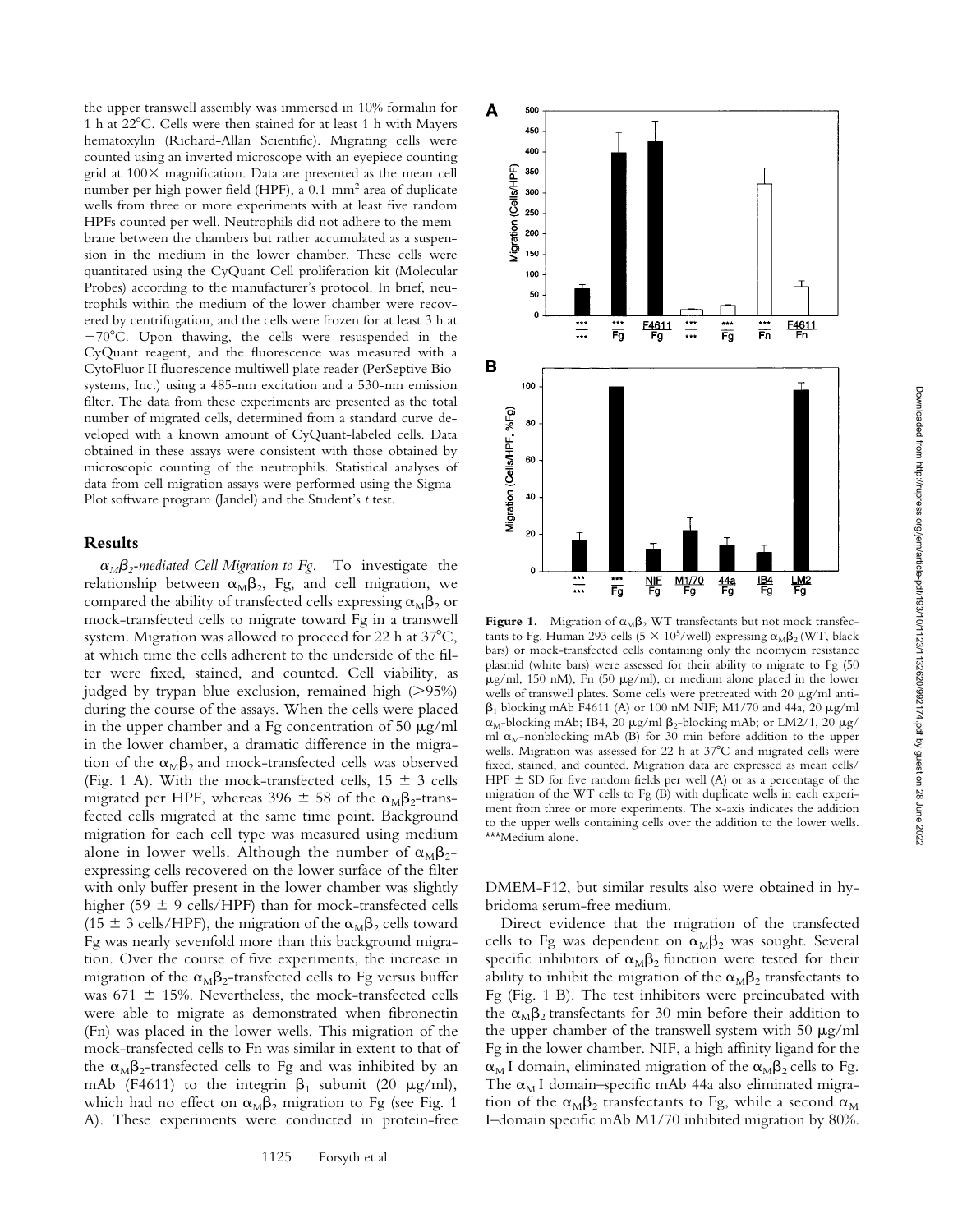These results are consistent with the effects of these I domain mAbs on  $\alpha_M\beta_2$ -mediated adhesion to a variety of ligands including Fg (26). In contrast, a nonblocking  $\alpha_M$  I domain–specific mAb LM2/1 (26) had no effect on migration of the  $\alpha_{M}\beta_2$  transfectants. The  $\beta_2$ -specific mAb IB4 also eliminated migration of the  $\alpha_M\beta_2$  transfectants to Fg. Taken together, these results demonstrate that migration of the transfected cells to Fg is  $\alpha_M\beta_2$  dependent, and agents that block  $\alpha_{\text{M}}\beta_2$ -mediated cell adhesion to Fg also block its capacity to mediate cell migration to this ligand.

*Fg as a Migratory Stimulus.* In the above analyses, the single concentration of 50  $\mu$ g/ml Fg was used as a migratory stimulus. As shown in Fig. 2, the extent of migration of the  $\alpha_{\text{M}}\beta_2$ -transfected cells was dependent on the available Fg concentration. Concentrations of Fg as low as 1  $\mu$ g/ml induced a measurable increase in cell migration. Maximum migration was observed at a concentration of 50  $\mu$ g/ml. At a still higher dose of Fg, migration of the  $\alpha_M\beta_2$ transfectants decreased markedly, a pattern often encountered in such assays (43).

To investigate whether the observed  $\alpha_M\beta_2$  cell migration to Fg was due to chemokinesis or chemotaxis, a checkerboard analysis was conducted. Varying concentrations of Fg were placed either in the upper wells alone, the lower wells alone, or both wells simultaneously (Table I). Data are presented as the percentage of migration of the  $\alpha_M\beta_2$  transfectants to the optimal  $(50 \mu g/ml)$  concentration of Fg in the lower well (% WT). With equal concentrations of Fg in the upper and lower wells, migration of the  $\alpha_{\text{M}}\beta_2$ -transfected cells was only 24%, a value not significantly different  $(P > 0.05)$  from the 15% migration with no Fg present. With 50  $\mu$ g/ml in the upper well with the cells and none in the lower chamber, 32% of the maximal migration was observed, suggesting that Fg may cause a modest increase in cell motility. The chemotactic influence of Fg is supported by the inhibition of migration to a constant concentration



**Figure 2.** Migration of  $\alpha_M\beta$ 2 transfectants to Fg. 293 cells (5  $\times$  10<sup>5</sup>/ well) expressing  $\alpha_M\beta_2$  (WT cells) were assessed for their ability to migrate to various concentrations of Fg or medium alone (0  $\mu$ g/ml). Migration data are expressed as mean cells/HPF  $\pm$  SD for five random fields per well with duplicate wells in each experiment from three or more experiments.

of 50  $\mu$ g/ml Fg in the lower well as increasing concentrations of Fg were placed in the upper well: 1  $\mu$ g/ml (0% inhibition), 10  $\mu$ g/ml (35% inhibition), 50  $\mu$ g/ml (76% inhibition). These analyses indicate that the migration of the  $\alpha_{\text{M}}\beta_2$  transfectants to Fg is largely directional and, therefore, chemotactic.

*Structural Requirements within*  $\alpha_M\beta_2$  for Cell Migration *to Fg.* To investigate the role of the various domains of  $\alpha_{\rm M}\beta_2$  in Fg-induced cell migration, three different cell lines expressing various forms of the receptors were examined (Fig. 3 A). The three transfectants tested were HEK 293 cells expressing  $\alpha_L\beta_2$  (LFA-1), only the  $\alpha_M$  and not the  $\beta_2$ subunit, and the L/M mutant, an  $\alpha_L\beta_2$  heterodimer in which the  $\alpha_L$  I domain was switched to the  $\alpha_M$  I domain. All three cell lines have been characterized previously for their ability to support adhesion to  $\alpha_{\text{M}}\beta_2$  ligands (21, 35). All three were determined to express similar levels of receptor or the  $\alpha_M$  subunit as the WT  $\alpha_M\beta_2$ -expressing cells by FACS<sup>®</sup> analyses. As shown in Fig. 3 A, the  $\alpha_L\beta_2$ expressing cells demonstrated no specific migration to Fg relative to their background migration to medium alone. The  $\alpha_M$  alone cells exhibited a weak migratory response to Fg relative to its medium control although this level of migration was not significantly different from the background migration of the WT transfectants to medium. These data demonstrate a requirement for the  $\beta_2$  chain of the intact heterodimer for efficient migration to Fg. Of particular note, the L/M cells exhibited the same extent of migration to Fg as the WT  $\alpha_M\beta_2$  cells, indicating the  $\alpha_M$  I domain is sufficient to confer the migratory phenotype to the  $\alpha_{\text{L}}\beta_2$ heterodimer.

We have described previously a series of homologue scanning mutants in which the crystal structures of I domains were used as a guide to replace individual small secondary structural elements in the  $\alpha_M$  I domain with the corresponding segment of the  $\alpha_L$  I domain in the context of the  $\alpha_{\text{M}}\beta_2$  heterodimer expressed in the same HEK 293 cells (35). Because of the extensive sequence and structural similarity between the two I domains, such swaps should not

**Table I.** *Fg Checkerboard Analysis*

|                                  | Fn concentration (upper well) |    |     |                                                      |
|----------------------------------|-------------------------------|----|-----|------------------------------------------------------|
| Fg concentration<br>(lower well) |                               |    |     | 50 $\mu$ g/ml 10 $\mu$ g/ml 1 $\mu$ g/ml Medium only |
| Medium                           | 32                            | 18 | 12  | 16                                                   |
| $1 \mu g/ml$                     | 25                            | 18 | 15  | 29                                                   |
| $10 \mu g/ml$                    | 26                            | 29 | 26  | 58                                                   |
| $50 \mu g/ml$                    | 24                            | 65 | 101 | 100                                                  |
|                                  |                               |    |     |                                                      |

Migration of  $\alpha_M\beta_2$  WT 293 transfected cells was assessed as in the legend to Fig. 1 A to different concentrations of Fg placed either in the upper or lower transwells. Data are means of cells per HPF for duplicate wells from three or more experiments expressed as percentage of WT (migration to 50  $\mu$ g/ml Fg, lower well).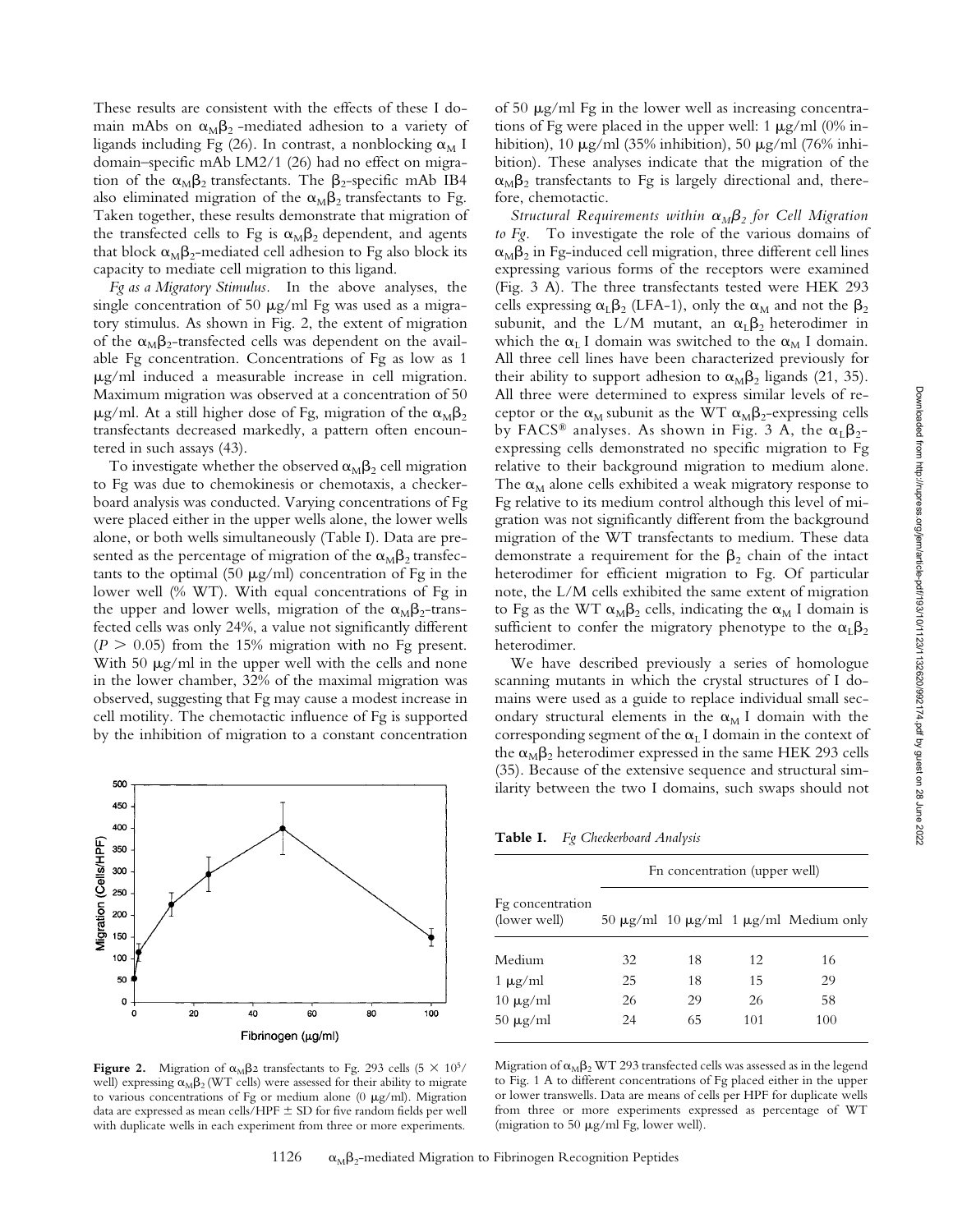

**Figure 3.** Migration of  $\alpha_M \beta_2$  WT and mutant cell lines to Fg. In A, the cell lines are either mock-transfected or transfected cells expressing either  $\alpha_{\rm M}\beta_2$  WT,  $\alpha_{\rm L}\beta_2$ ,  $\alpha_{\rm M}$  only (expressing the  $\alpha_{\rm M}$  but not  $\beta_2$  subunit), or L/M chimeric (the  $\alpha_M$  I domain switched into  $\alpha_L\beta_2$ ) receptors. In B, the cell lines are  $\alpha_M$ (P147-R152) $\beta_2$ , in which residues P(147)-R(152) of the  $\alpha_M$  I domain have been switched to the corresponding residues of the  $\alpha_L I$  domain;  $\alpha_M(Q190)$ -S(197) $\beta_2$ , in which residues Q(190)-S(197) have been switched to the corresponding residues of the  $\alpha_L$  I domain; and point mutations of D(134) and S(136) to A in the  $\beta_2$  subunit. Details of these mutations are described in reference 35. Migration of each cell type is to 50 mg/ml Fg. Data are means of cells per HPF with duplicate wells in each experiment from three or more experiments ND expressed as the percentage of  $WT \pm SD$ .

perturb overall conformation. These mutant cell lines have been used to map the binding sites for several  $\alpha_{\text{M}}\beta_2$  ligands (35–38). To further dissect the role of individual segments of the I domain in  $\alpha_M\beta_2$ -mediated cell migration to Fg, two representative mutant receptors were tested for their ability to support the migratory response. Mutant P(147)- R(152), a mutant in which the segment between these residues on the MIDAS face of the I domain was switched to the corresponding residues in  $\alpha_L$ , failed to migrate to Fg (Fig. 3 B). This mutant also fails to recognize NIF, iC3b, and *C. albicans* (35–37), indicative of the key role of this segment in ligand recognition by  $\alpha_{\text{M}}\beta_2$ , including a role in directed cell migration. At the other extreme, mutant Q(190)-S(197) was tested. This mutant was previously shown to exhibit enhanced adhesion to Fg relative to the WT  $\alpha_{\text{M}}\beta_2$  cells. However, as shown in Fig. 3 B, the migra-



**Figure 4.** Migration of  $\alpha_M \beta_2 W T$  cells to Fg  $D_{100}$  fragment and Fg recognition peptides P1 and P2. Migration of WT cells was assessed to various concentrations of either the Fg  $D_{100}$  fragment, P1 peptide, or P2 peptide placed in the lower transwells. Data are means of cells per HPF with duplicate wells for each experiment from three or more experiments and expressed as percentage  $WT \pm SD$ .

tion of these cells was similar to that of WT cells, again providing evidence that the structural requirements for adhesion and migration are distinct. In view of the importance of the  $\beta_2$  subunit in cell migration to Fg, we also tested the effect of single-point mutations of either D134 and S136 to alanines in the  $\beta_2$  subunit. These mutations reside at residues which are likely to serve as cation coordination sites in a MIDAS motif in integrin  $\beta$  subunits (44, 45), and this MIDAS motif may be formed by an I domain–like fold within the  $\beta$  subunits (46, 47). Regardless of the validity of these structural speculations, these mutations are known to abolish ligand binding to multiple integrins (48, 49). As shown in Fig. 3 B, these mutations also abolished the migration of the cells to Fg.

*Structural Requirements within Fg for*  $\alpha_{M} \beta_{2}$ -mediated Migra*tion*. Two peptide sequences, designated P1  $(\gamma191-202)$ and P2 ( $\gamma$ 373–395), in the  $\gamma$  chain of the D domain of Fg have been identified as  $\alpha_{\text{M}}\beta_2$  recognition sites (21, 34); these peptides inhibit  $\alpha_{\text{M}}\beta_2$ -mediated adhesion to Fg and directly support cell adhesion via  $\alpha_M\beta_2$  by interacting with the I domain of the receptor (21). Accordingly, we tested the capacity of the  $D_{100}$  fragment produced by plasmin cleavage of Fg and synthetic P1 and P2 peptides to support  $\alpha_{\text{M}}\beta_2$ -mediated cell migration. As shown in Fig. 4, the  $D_{100}$  fragment of Fg supported cell migration at very low concentrations; 1 and 10 nM concentrations of  $D_{100}$  were more effective than 150 nM (50  $\mu$ g/ml) Fg. The P1 and P2 peptides also supported cell migration although higher concentrations of the recognition peptides were required. With P2,  $3-6 \mu M$  peptide was as effective as Fg in supporting migration of the  $\alpha_M\beta_2$  transfectants. P1 was less potent but did support a migratory response in a concentrationdependent fashion in the  $1.5-6 \mu M$  range.

*Stimulation of*  $\alpha_M \beta_2$ -mediated Cell Migration by the P2 Pep*tide of Fg.* To further examine the migratory activity of these Fg peptides, their ability to inhibit migration to Fg and each other was assessed (Fig. 5). When placed only in the upper well together with the cells, neither of the two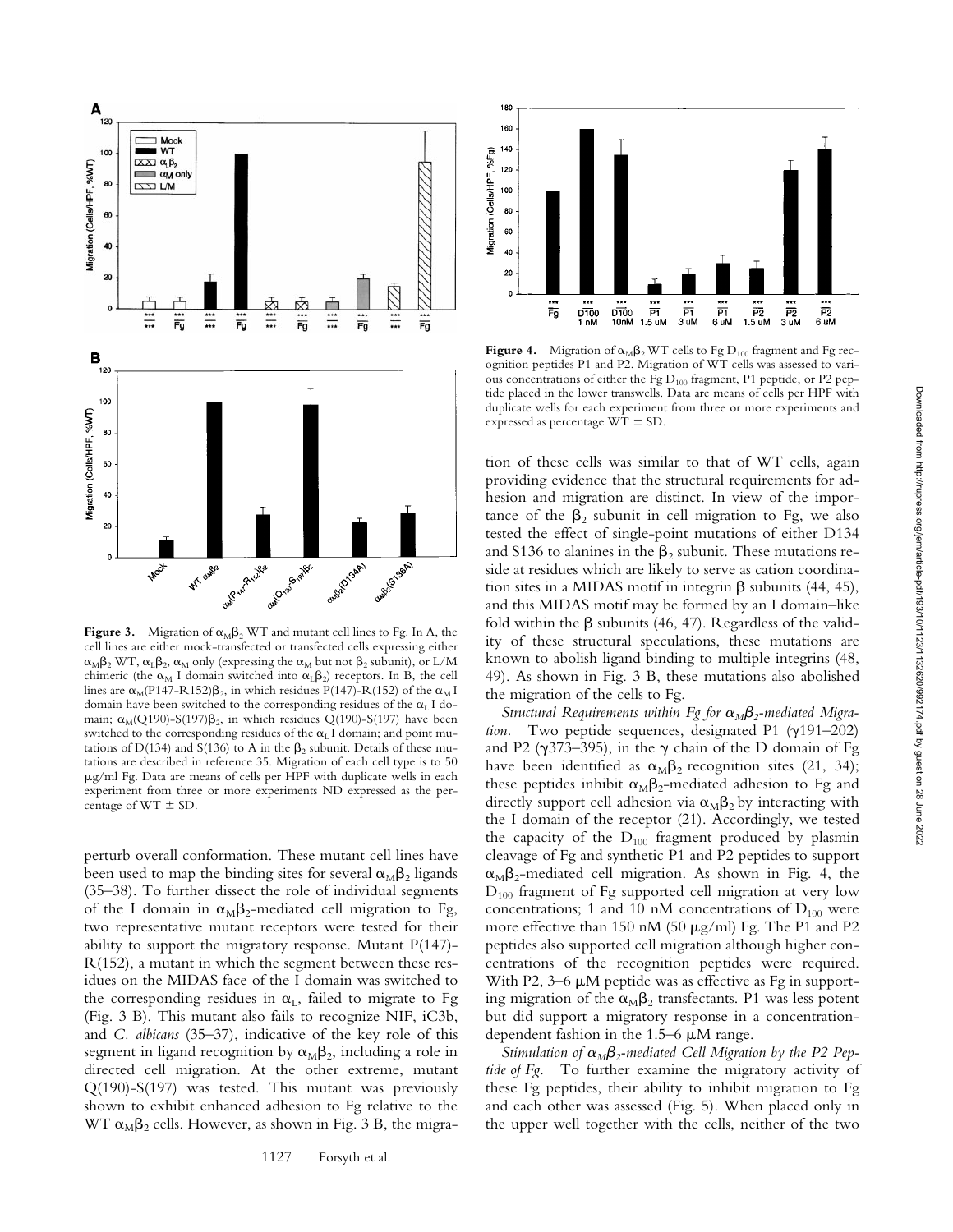peptides or the  $D_{100}$  fragment stimulated spontaneous migration of the  $\alpha_{\text{M}}\beta_2$  cells, suggesting that the induction of cell migration to these derivatives was a chemotactic response. Furthermore, when placed in equal amounts in both the upper and lower wells, P1, P2, and the  $D_{100}$  fragment inhibited migration to itself, consistent with a chemotactic activity (data not shown). When testing the effects of the Fg derivatives in influencing cell migration to each other, some unexpected results were encountered. As anticipated, when the P1 peptide was added to the  $\alpha_{\text{M}}\beta_{2}$ transfected cells in the upper chamber, it did inhibit migration to P2 and Fg in the lower chamber. In contrast, when P2 was added to the cells in the upper well, it stimulated rather than inhibited migration to P1 in the lower well (Fig. 5). To further explore the stimulatory effect of P2, its influence on  $\alpha_{\text{M}}\beta_2$ -mediated cell migration to Fg was assessed. As shown in Fig. 5, when added to the cells, P2 also stimulated migration to Fg. At a  $6 \mu$ M concentration, P2 increased migration to Fg by 50% (relative to the migration of the cells to Fg alone, 100%). In contrast, both  $D_{100}$  (10 nM, 82% inhibition) and P1 (6  $\mu$ M, 77% inhibition) inhibited migration of the  $\alpha_M\beta_2$  cells under the same conditions. The Fg  $\gamma$ 400–411 peptide, reported by other investigators to inhibit  $\alpha_{\text{M}}\beta_2$  adhesion (50) had no effect on WT migration to Fg in concentrations as high as 50  $\mu$ M (data not shown). This stimulatory effect of P2 was similar to that induced by two known activators of  $\alpha_{\text{M}}\beta_2$ . As shown in Fig. 6, 10 nM PMA and 2  $\mu$ g/ml  $\beta$ -glucan were found to stimulate migration by 25 and 70%, respectively. The increases in migration induced by all three activators were statistically significant ( $P \le 0.05$ ) relative to the migration to Fg in their absence. Collectively, these data demonstrate a novel role for the P2 peptide in stimulating  $\alpha_{\text{M}}\beta_{2}$ -mediated migration to Fg.



Figure 5. Migration of  $\alpha_M \beta_2$  WT cells to Fg is inhibited by P1 but stimulated by P2. Migration of  $\alpha_M\beta_2$  WT cells was assessed to various combinations of optimal concentrations of 50  $\mu$ g/ml Fg, 6  $\mu$ M P1 peptide, 6  $\mu$ M P2 peptide, or 10 nM  $D_{100}$  fragment in the upper or lower transwells as indicated. Fg or peptides added to the upper well were preincubated with cells for 30 min before addition of the entire mixture to the transwell. Data are means of cells per HPF with duplicate wells for each experiment from three or more experiments and expressed as percentage of  $WT \pm SD$ .

We sought to determine if the activating activity of P2 on  $\alpha_{\text{M}}\beta_2$  occurs with cells other than the HEK 293 transfectants. For this purpose, we tested the effects of P2 on migration of peripheral blood neutrophils to Fg. As shown in Fig. 7, neutrophils exhibited a substantial migratory response to Fg, which was  $\alpha_{\text{M}}\beta_2$  dependent as indicated by the inhibitory effect of mAb 44a. The neutrophils also migrated to P2. When added to the lower wells at a 10  $\mu$ M concentration, the extent of cell migration to P2 was similar to that induced by 50  $\mu$ g/ml Fg. Addition of P2 at this concentration (or 5  $\mu$ M) to neutrophils in the upper chamber enhanced their migration to Fg by  $>50\%$ . This increment was also  $\alpha_{\text{M}}\beta_2$  dependent as the migration was fully inhibited by mAb 44a. Under these conditions, addition of the same concentration P1 to the upper chamber inhibited the migration of the neutrophils to Fg by  $\sim$ 50% (data not shown). Thus, P2 exerted its activating effect on a cell which expresses  $\alpha_{\text{M}}\beta_2$  naturally.

*P2 Activation of*  $\alpha_M\beta_2$  *Is Associated with Exposure of the 7E3 Epitope.* To further investigate the mechanism of P2 stimulation of  $\alpha_{\text{M}}\beta_2$ -mediated migration to Fg, we conducted blocking studies with the chimeric Fab fragment (abciximab) of mAb 7E3. This mAb was originally developed against integrin  $\alpha_{\text{IIb}}\beta_3$  (51) but has subsequently been shown to interact with  $\alpha_V\beta_3$  and  $\alpha_M\beta_2$  (for a review, see reference 52). The epitope in  $\alpha_M\beta_2$  resides in the I domain and appears to require activation of the receptor for expression (53, 54). Although this mAb blocks Fg binding to the activated  $\alpha_{\text{M}}\beta_2$  on leukocytes, it does not react with our nonstimulated WT  $\alpha_M\beta_2$  transfectants as assessed by FACS® analyses (data not shown). Based on these characteristics of the 7E3 epitope, we hypothesized that c7E3 might exhibit a differential effect on nonstimulated and P2 stimulated migration of the  $\alpha_{\text{M}}\beta_2$  transfectants to Fg. To maximize the stimulatory effect of P2, a lower concentration of 10  $\mu$ g/ml Fg was employed in the transwell migra-



**Figure 6.** Stimulation of  $\alpha_M \beta_2$  WT cell migration to Fg. Migration of  $\alpha_M\beta_2$  WT cells to 50  $\mu$ g/ml Fg was assessed in the presence of various reagents after preincubation for 30 min. Reagents are Fg recognition peptides P1 (6  $\mu$ M) or P2 (6  $\mu$ M), 2  $\mu$ g/ml  $\beta$ -glucan, and 10 nM PMA. Data are means of cells per HPF with duplicate wells for each experiment from three or more experiments and expressed as percentage of  $WT \pm SD$ .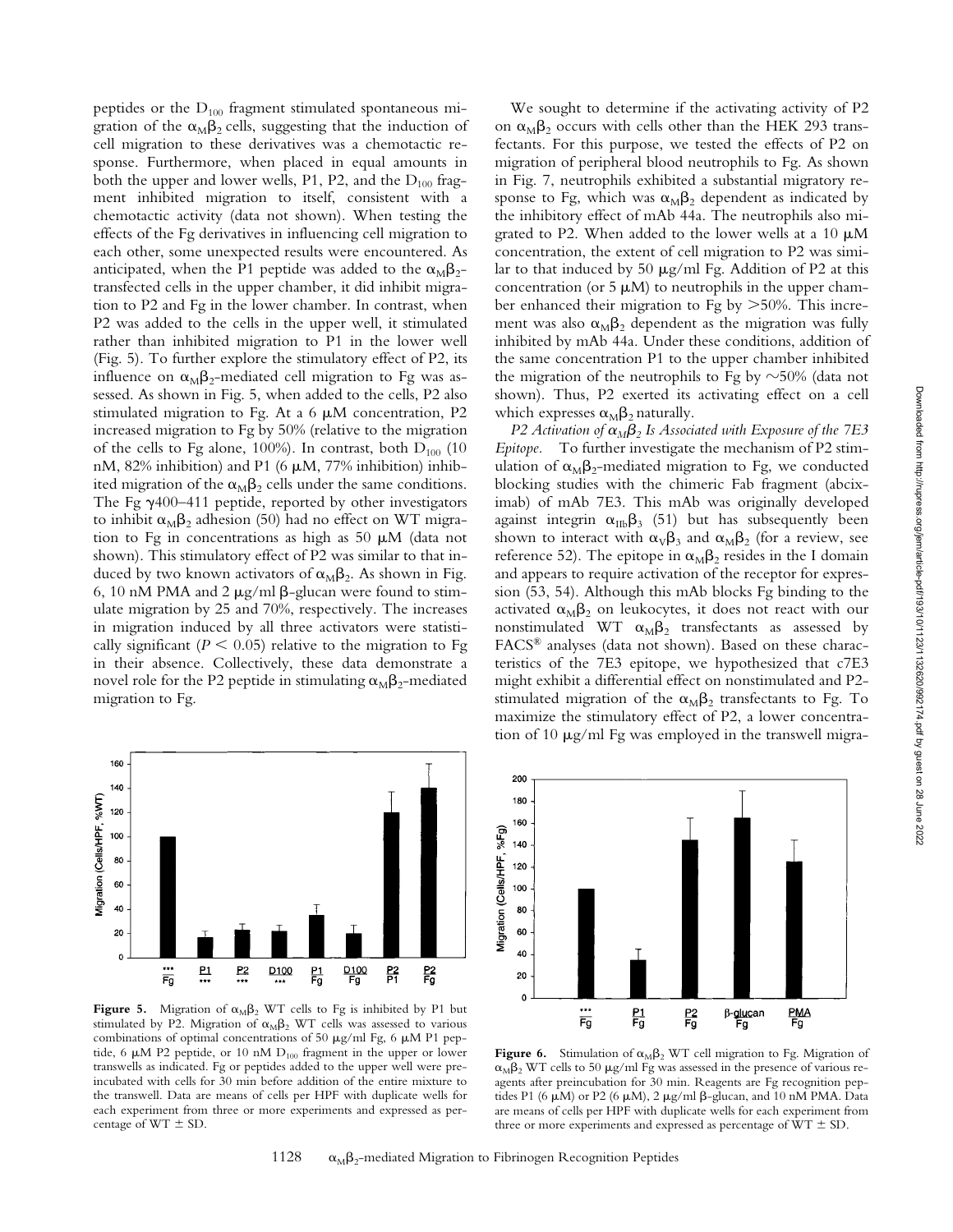



Figure 7. Stimulation of neutrophil migration to Fg by P2. Isolated human neutrophils were placed in the upper wells and 20  $\mu$ g/ml Fg or 10  $\mu$ M P2 in the lower wells, and migration was measured after 24 h. In the experiments in which P2 or mAb 44a were used in the upper chambers, these were preincubated with the neutrophils for 30 min before addition of the cells to the upper wells. Migration data are expressed as mean cells per HPF  $\pm$  SD for five random fields per well with duplicate wells in each experiment from three or more experiments.

tion assay. As shown in Fig. 8 A, 40  $\mu$ g/ml c7E3 had no inhibitory effect on  $\alpha_M\beta_2$ -mediated migration to Fg alone. When 6  $\mu$ M P2 was added to the cells, migration was stimulated  $\sim$ 2.5-fold. However, when c7E3 and P2 were added to the cells in the upper well, the increment in cell migration was inhibited. A similar inhibitory effect of c7E3 on the migration of the  $\alpha_M\beta_2$ -transfected cells stimulated by  $\beta$ -glucan was also observed (90% inhibition; Fig. 8 A). To rule out possible recognition of  $\alpha_V\beta_3$  as the basis of the observed effects of c7E3, a potent  $\alpha_{\rm V}\beta_3$ -blocking mAb, 20  $\mu$ g/ml LM609, was substituted for c7E3 and found to have no effect on P2-stimulated (or baseline, data not shown),  $\alpha_{\text{M}}\beta_2$ -mediated cell migration to Fg. The data in Fig. 8 A indicate that the P2 induces, not suppresses, expression of the c7E3 epitope. We also considered whether P2 influences c7E3 reactivity with its epitope. This question was addressed with platelets.  $10 \mu M$  P2 did not inhibit the binding of c7E3 to platelets as assessed by FACS®.

These data support a model in which an activated state of  $\alpha_{\text{M}}\beta_2$ , defined by expression of the 7E3 epitope, is induced by P2 and supports enhanced migration to Fg. To assess this possibility, the reactivity of the  $\alpha_M\beta_2$  transfectants with 7E3 was assessed by FACS® at various time points during their migration to Fg with or without P2 present in the upper chamber (Fig. 8 B). As noted above, the  $\alpha_{\text{M}}\beta_2$  transfectants did not express the 7E3 epitope, and this lack of reactivity was not changed by addition of P2 to the cells. On the other hand, the cells developed c7E3 reactivity over time in the presence of P2. The reactivity was noted at 1 h and increased still further by 12 h (Fig. 8 B). This reactivity with c7E3 was enhanced substantially in the presence of P2.

#### **Discussion**

Leukocyte migration is the hallmark of inflammation in vivo, and  $\alpha_M\beta_2$  and Fg have been shown to contribute to leukocyte migration in multiple systems (23, 24). This





B

100

in  $\alpha_{\text{M}}\beta_2$ -mediated cell migration to Fg. In A, migration of  $\alpha_M\beta_2$  WT cells was assessed to a concentration of 10  $\mu$ g/ml Fg in the lower transwell. Cells were pretreated for 30 min with peptides or reagents before addition to the upper transwell. Reagents are 2  $\mu$ g/ml  $\beta$ -glucan, 6  $\mu$ M Fg P2 peptide, 40  $\mu$ g/ml  $\alpha_{IIb}\beta_3$  mAb c7E3, 20  $\mu$ g/ml  $\alpha_M$  mAb 44a, and 20  $\mu$ g/ml  $\alpha_{V}\beta_{3}$  mAb LM609. Data are means of cells per HPF with duplicate wells for each experiment from three or more experiments and expressed as percentage of WT (migration to 10  $\mu$ g/ml Fg, lower well)  $\pm$  SD. In B,  $\alpha_{\text{M}}\beta_2$  WT cells, treated with (gray scans) or without (white scans) P2, were recovered from the upper wells of migration chambers at 0 (upper), 1 (middle), or 12 h (lower), stained with fluorescein-labeled c7E3 and analyzed by flow cytometry.

study has used  $\alpha_{\text{M}}\beta_2$  transfectants and selected mutants to dissect the molecular requirements for  $\alpha_{\text{M}}\beta_2$ -mediated cell migration to Fg and its derivatives. The major conclusions of our study are the following. (a) Fg supports a chemotactic cell migration mediated by  $\alpha_M\beta_2$ . This response is dependent on Fg concentration and occurs at low  $(1-50 \mu g)$ ml) Fg levels. (b) The  $\alpha_M$  I domain is necessary but not sufficient to support cell migration to Fg. In contrast to cell adhesion to Fg, efficient migration requires the  $\beta_2$  subunit. (c) The P1 and P2 peptides, as well as the  $D_{100}$  fragment, support cell migration. Thus, the same Fg derivatives that mediate  $\alpha_{\text{M}}\beta_2$ -dependent cell adhesion also support cell migration. (d) The P2 peptide stimulates  $\alpha_{\text{M}}\beta_{2}$ -mediated cell migration to Fg and the P1 peptide, in a manner similar to other  $\alpha_{\text{M}}\beta_2$  activators,  $\beta$ -glucan, and PMA. In addition, the activation-dependent epitope of c7E3 is induced by P2, c7E3 inhibits P2, and  $\beta$ -glucan stimulated  $\alpha_{\text{M}}\beta_{2}$ -mediated migration to Fg. Many of these findings, including the activating activity of P2, are also observed in the migration of human neutrophils to Fg. Thus, these data reveal new information regarding the molecular interactions between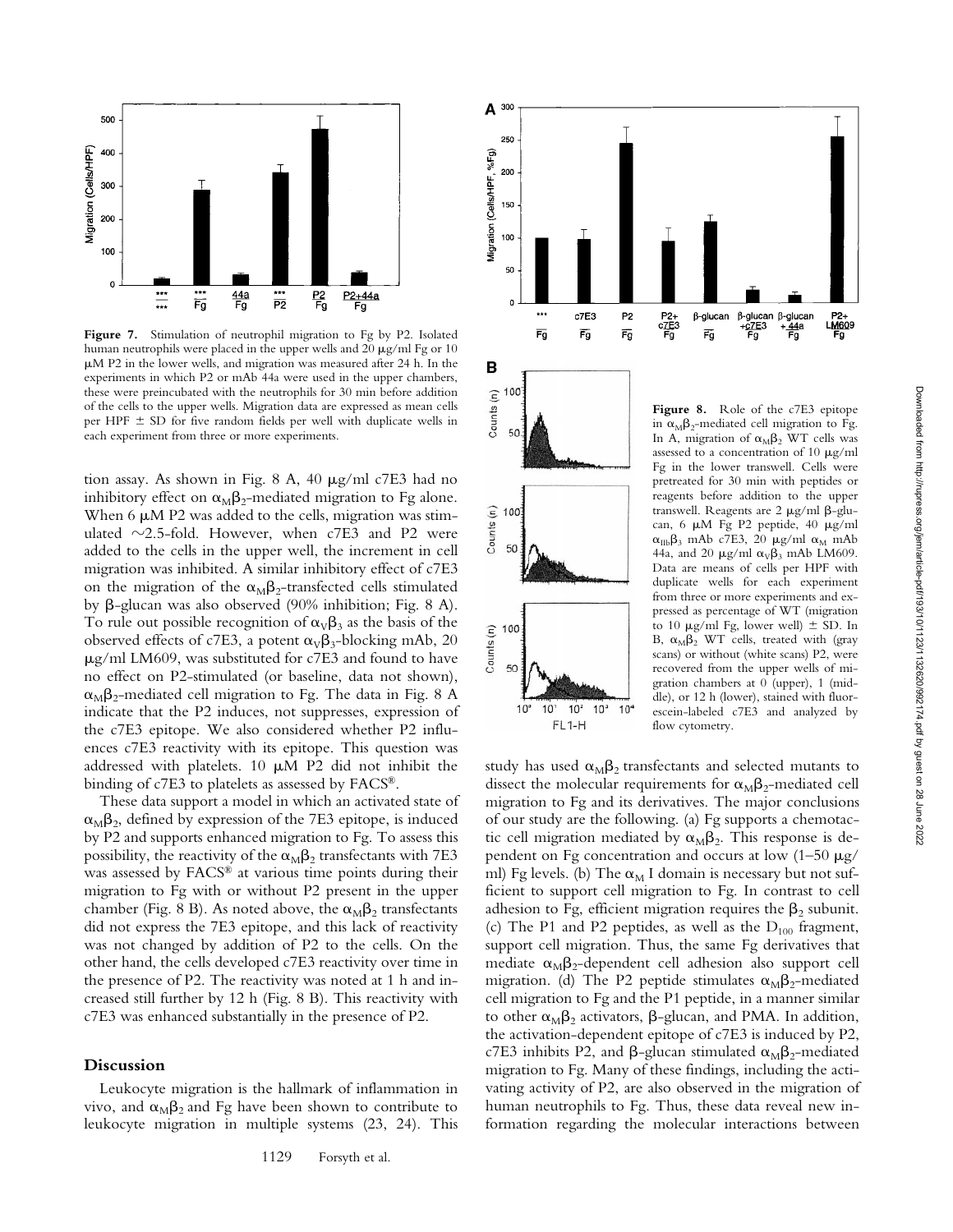$\alpha_{\text{M}}\beta_2$  and Fg that are necessary for cell migration and define a novel mechanism whereby the P2 peptide of Fg stimulates  $\alpha_{\text{M}}\beta_2$ -mediated chemotaxis.

More than a decade ago, Fg was identified as a ligand for  $\alpha_{\text{M}}\beta_2$  (14), and numerous subsequent studies have examined the structure function requirements for  $\alpha_{\text{M}}\beta_{2}$ -mediated cell adhesion to Fg (38, 41). The capacity of this ligand–receptor interaction to mediate chemotaxis has received less attention but, in view of the propensity of Fg/ fibrin to accumulate at sites of inflammation, it is of clear physiological relevance. Indeed, Fg and the P1 peptide have been shown to mediate an  $\alpha_{\text{M}}\beta_2$ -dependent inflammatory response in vivo (53, 55). Two notable in vitro studies have also shown that Fg, as well as the  $D_{100}$  fragment and P1 peptide, induce leukocyte transmigration and chemotaxis which is  $\alpha_{\text{M}}\beta_2$  dependent (56, 57). Thus, the demonstration that  $\alpha_M\beta_2$  transfectants migrate to Fg and its recognition peptides is consistent with published data on leukocytes and supports the relevance of these cells to dissect the molecular requirements for the chemotactic response. In this regard, we found that the I domain of the receptor was not sufficient in the  $\alpha_M$  alone cells to mediate efficient migration to Fg. However, when the  $\alpha_M I$  domain was placed in the context of another  $\beta_2$  integrin,  $\alpha_{\text{L}}\beta_2$ , that does not mediate migration to Fg, chemotaxis of these L/M cells was observed. Thus, within the context of an intact heterodimer, the  $\alpha_M$  I domain is necessary and sufficient to confer migration to Fg. Furthermore, within the  $\alpha_M$  I domain, at least some of the sequences which are key for recognition of Fg and other  $\alpha_{\text{M}}\beta_2$  ligands also influence  $\alpha_{\text{M}}\beta_2$ mediated cell migration. Thus, the P147-152  $\alpha_M\beta_2$  mutant that fails to adhere to NIF (35), iC3b (36), *C. albicans* (37), and the  $D_{100}$  fragment of Fg (38) also fails to migrate to Fg. These data are consistent with results demonstrating that Fg is a ligand for  $\alpha_{\text{M}}\beta_2$  but not  $\alpha_{\text{L}}\beta_2$ , adhesion to Fg is mediated principally via the I domain of  $\alpha_M\beta_2$ , and sequences on the MIDAS face of the  $\alpha_M$ I domain are involved in the migratory and adhesive response of the receptor. However, the  $\beta_2$  subunit is more influential in cell migration than in cell adhesion (21). The role of the  $\beta_2$  subunit may depend on the interaction of its cytoplasmic tail with cytoskeletal elements, such as talin and paxillin, which must undergo rearrangements in order for cells to migrate (24). Such requirements for the  $\beta$  subunit cytoplasmic segment for migration were demonstrated with Chinese hamster ovary cells expressing integrin  $\alpha_{\text{IIb}}\beta_3$  and migrating on Fg (58).

Integrin  $\alpha_M\beta_2$ -mediated migration was triggered not only by intact Fg but also by its  $D_{100}$  fragment and by peptides duplicating its  $\gamma$ 191–202 and  $\gamma$ 373–395 sequences. While Fg was a potent chemoattractant, the plasminderived  $D_{100}$  fragment was active at 150-fold lower concentrations. The activity of the  $D_{100}$  fragment and other degradation products may be important in the recruitment of leukocytes to inflammatory sites, where proteolysis is a major mechanism for resolution of Fg/fibrin deposits. In addition, fibrin(ogen) degradation products in blood could potentially suppress leukocyte emigration. Both the P1 and P2 peptide sequences reside in the  $D_{100}$  fragment. We have

found that these sequences are poorly exposed in soluble Fg but become exposed upon its deposit or degradation (unpublished results). The combined activity and exposure of these sequences may account for the potency of the  $D_{100}$ fragment as a chemoattractant. The P2 peptide was more potent than P1 in supporting and inhibiting  $\alpha_{\text{M}}\beta_{2}$ -dependent cell migration. This difference in activity is consistent with the greater apparent affinity of P2 for  $\alpha_{\text{M}}\beta_2$  (21).

When P2 was added to the  $\alpha_{\text{M}}\beta_2$  transfectants, it enhanced cell migration. This increase appears to reflect an activation of  $\alpha_M\beta_2$  by the peptide. This interpretation is supported by the observation that the epitope for c7E3, which is expressed by activated  $\alpha_{\text{M}}\beta_2$  (53), was induced by P2, and c7E3 inhibited the increase in cell migration evoked by P2. The activation of integrins by peptide ligands was originally demonstrated with  $\alpha_{\text{IIb}}\beta_3$  (59). Particularly relevant to the present observation, an  $\alpha_{\text{M}}\beta_2$ ligand peptide derived from ICAM-2 activates  $\alpha_{\text{M}}\beta_{2}$ -mediated cell migration (60). The fact that P2, but not P1, induced such activation implies that, even though both peptides bind to the  $\alpha_M$  I domain, they must interact in a fundamentally different way to initiate a differential response in the receptor. Activation of  $\alpha_M\beta_2$  has been shown to be important for optimal recognition of Fg to mediate cell adhesion (15) and migration (57). Such activation can arise from interactions within (60) or outside of the  $\alpha_M$  I domain (61), or outside of  $\alpha_{M}\beta_{2}$  altogether (PMA stimulation).  $\beta$ -Glucan is a ligand for the lectin-binding domain of  $\alpha_{\rm M}\beta_2$  (61), and its activation of the receptor has been studied extensively (62).  $\beta$ -Glucan activation of  $\alpha_{\text{M}}\beta_2$  also is known to result in expression of the  $\alpha_M$  I domain activation neoepitope (61) recognized by mAb CBRM1/5, and this mAb eliminates  $\alpha_M \beta_2$  adhesion to Fg (63). Nevertheless, mAbs CBRM1/5 and c7E3 do not compete with each other for binding to activated  $\alpha_M\beta_2$  (54). Our data support a model in which  $\beta$ -glucan and P2 stimulation results in an activated  $\alpha_M\beta_2$  conformation, which expresses the c7E3 epitope. The greater inhibition by  $c7E3$  of  $\beta$ -glucan– versus P2-stimulated migration suggests that the mechanism and/or extent of  $\alpha_{\text{M}}\beta_2$  activation may be different. Also, P2 was shown to enhance neutrophil migration to Fg, emphasizing that modulation of  $\alpha_{M}\beta_{2}$  function may be of physiological significance. The  $\gamma$  chain of Fg in which P2 resides is capable of undergoing conformational modulations, including upon ligation by integrins (64). Whether activation of the receptor via a P2-dependent mechanism is in itself of physiological importance can only be the subject of speculation at this time.

In summary, we have demonstrated that  $\alpha_{\text{M}}\beta_2$  can mediate a chemotactic cell migration to Fg and Fg derivatives. Both the P1 and P2 recognition peptides can support this migratory response. Such migration depends on the  $\alpha_M$  I domain and is influenced by other domains of  $\alpha_M\beta_2$ . While our earlier studies identified a negative role for the  $\beta_2$  subunit in modulating adhesion (37), this study identifies a positive role for the  $\beta_2$  subunit in influencing cell migration. Thus, the structural requirements for  $\alpha_M\beta_2$ -mediated cell adhesion and migration to the same ligand, Fg, are dis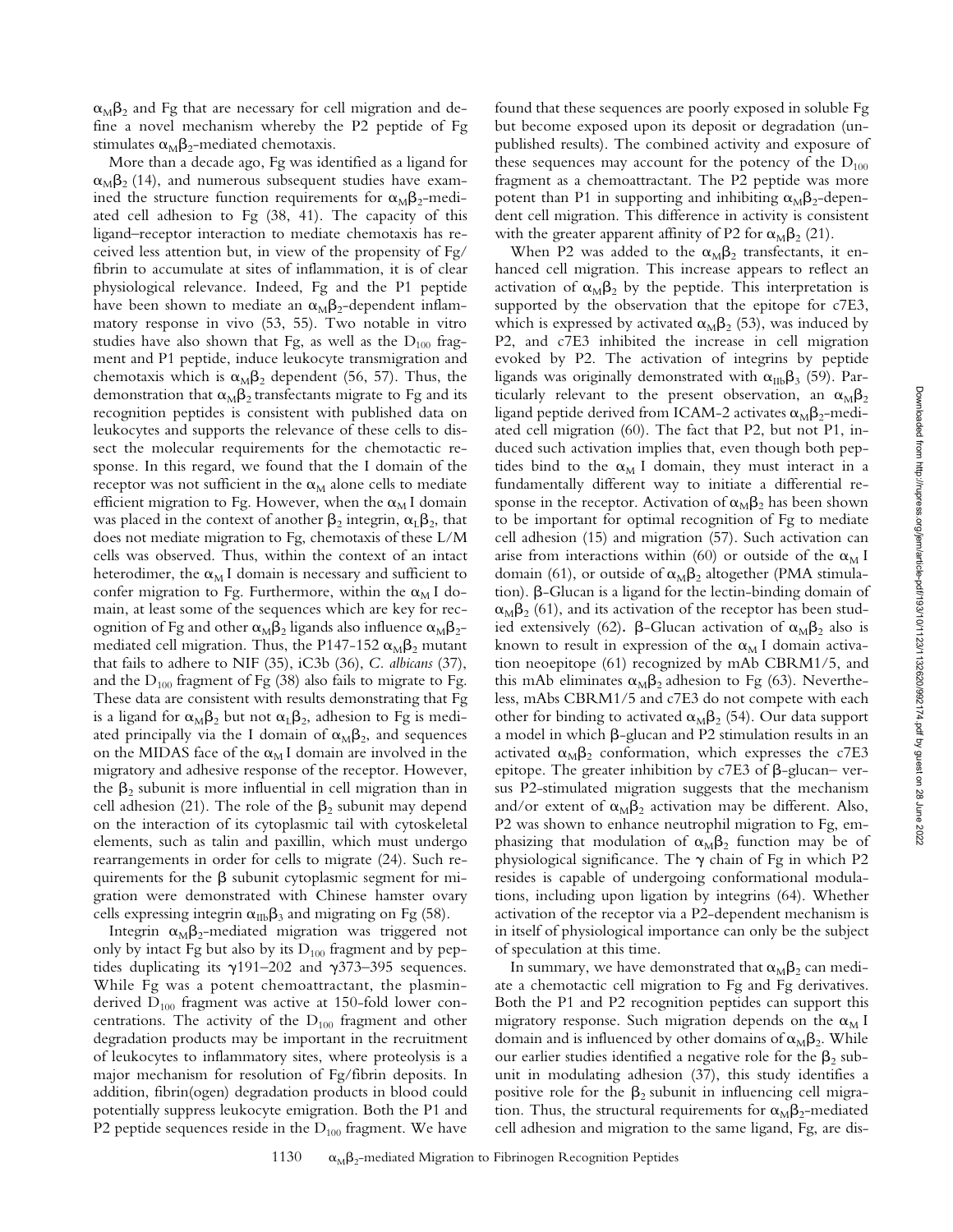tinct. In addition, we identify a novel proinflammatory function for the P2 sequence, as well as  $\beta$ -glucan, to activate  $\alpha_M \beta_2$  and stimulate cell migration to Fg.

C.B. Forsyth was supported by an American Heart Association and a National Institutes of Health (NIH) Postdoctoral Fellowship. This work was supported in part by NIH grants HL54924 and HL63199 and by a grant-in-aid from the American Heart Association.

*Submitted: 3 December 1999 Revised: 22 March 2001 Accepted: 9 April 2001*

## **References**

- 1. Jaeschke, H., A. Farhood, A.P. Bautista, Z. Spolarics, J.J. Spitzer, and C.W. Smith. 1993. Functional inactivation of neutrophils with a Mac-1 (CD11b/CD18) monoclonal antibody protects against ischemia-reperfusion injury in rat liver. *Hepatology.* 17:915–923.
- 2. Taylor, P.C., C.Q. Chur, C. Plater-Zyberk, and R.N. Maini. 1996. Transfer of type II collagen-induced arthritis from DBA/1 to severe combined immunodeficiency mice can be prevented by blockade of Mac-1. *Immunology*. 88: 315–321.
- 3. Rogers, C., E.R. Edelman, and D.I. Simon. 1998. A mAb to the  $\beta_2$ -leukocyte integrin Mac-1 (CD11b/CD18) reduces intimal thickening after angioplasty or stent implantation in rabbits. *Proc. Natl. Acad. Sci. USA.* 95:10134–10139.
- 4. Tang, L., and J.W. Eaton. 1993. Fibrin(ogen) mediates acute inflammatory responses to biomaterials. *J. Exp. Med.* 178: 2147–2156.
- 5. Gao, J.-X., and A.C. Issekutz. 1996. Mac-1 (CD11b/CD18) is the predominant  $\beta_2$  (CD18) integrin mediating human neutrophil migration through synovial and dermal fibroblast barriers. *Immunology.* 88:463–470.
- 6. Shang, X.Z., and A.C. Issekutz. 1998. Contribution of CD11a/CD18, CD11b/CD18, ICAM-1 (CD54) and -2 (CD102) to human monocyte migration through endothelium and connective tissue fibroblast barriers. *Eur. J. Immunol.* 28:1970–1979.
- 7. Kavanaugh, A.F., E. Lightfoot, P.E. Lipsky, and N. Oppenheimer-Marks. 1991. Role of CD11/CD18 in adhesion and transendothelial migration of T cells. *J. Immunol.* 146:4149– 4150.
- 8. Jia, G.Q., J.A. Gonzalo, A. Hidalgo, D. Wagner, M. Cybulsky, and J.C. Gutierrez-Ramos. 1999. Selective eosinophil transendothelial migration triggered by eotaxin via modulation of Mac-1/ICAM-1 and VLA-4/VCAM-1 interactions. *Int. Immunol.* 11:1–10.
- 9. Lu, H., C.W. Smith, J. Perrard, D. Bullard, L. Tang, M.L. Entman, A.L. Beaudet, and C.M. Ballantyne. 1997. LFA-1 is sufficient in mediating neutrophil emigration in Mac-1 deficient mice. *J. Clin. Invest.* 99:1340–1350.
- 10. Rosenkranz, A.R., A. Coxon, M. Maurer, M.F. Gurish, K.F. Austen, D.S. Friend, S.J. Galli, and T.N. Mayadas. 1998. Impaired mast cell development and innate immunity in Mac-1. *J. Immunol.* 161:6463–6467.
- 11. Soriano, S.G., A. Coxon, Y.F. Wang, M.P. Frosch, S.A. Lipton, P.R. Hickey, and T.N. Mayadas. 1999. Mice deficient in Mac-1 (CD11b/CD18) are less susceptible to cerebral ischemia/reperfusion injury. *Stroke.* 30:134–139.
- 12. Colvin, R.B., M.W. Mosesson, and H.F. Dvorak. 1979. De-

layed-type hypersensitivity skin reactions in congenital afibrinogenemia lack fibrin deposition and induration. *J. Clin. Invest.* 63:1302–1306.

- 13. Busso, N., V. Peclat, K. Van Ness, E. Kolodziesczyk, J. Degen, T. Bugge, and A. So. 1998. Exacerbation of antigeninduced arthritis in urokinase-deficient mice. *J. Clin. Invest.* 102:41–50.
- 14. Altieri, D.C., P.M. Mannucci, and A.M. Capitanio. 1986. Binding of fibrinogen to human monocytes. *J. Clin. Invest.* 78:968–976.
- 15. Altieri, D.C., R. Bader, P.M. Mannucci, and T.S. Edgington. 1988. Oligospecificity of the cellular adhesion receptor MAC-1 encompasses an inducible recognition specificity for fibrinogen. *J. Cell Biol.* 107:1893–1900.
- 16. Kuijper, P.H.M., G. Torres, J.-W.J. Lammers, J.J. Sixma, L. Koenderman, and J.J. Zwaginga. 1997. Platelet and fibrin deposition at the damaged vessel wall: cooperative substrates for neutrophil adhesion under flow conditions. *Blood.* 89: 166–175.
- 17. Languino, L.R., J. Plescia, A. Duperray, A.A. Brian, E.F. Plow, J.E. Geltosky, and D.C. Altieri. 1993. Fibrinogen mediates leukocyte adhesion to vascular endothelium through an ICAM-1-dependent pathway. *Cell*. 73:1423–1434.
- 18. Sriramarao, P., L.R. Languino, and D.C. Altieri. 1996. Fibrinogen mediates leukocyte-endothelium bridging in vivo at low shear forces. *Blood.* 88:3416–3423.
- 19. Perez, R.L., and J. Roman. 1995. Fibrin enhances the expression of IL-1 $\beta$  by human peripheral blood mononuclear cells. Implications in pulmonary inflammation. *J. Immunol.* 154:1879–1887.
- 20. Sitrin, R.G., P.M. Pan, S. Srikanth, and R.F. Todd III. 1998. Fibrinogen activates NF-kB transcription factors in mononuclear phagocytes. *J. Immunol.* 161:1462–1470.
- 21. Ugarova, T.P., D.A. Solovjov, L. Zhang, D.I. Loukinov, V.C. Yee, L.V. Medved, and E.F. Plow. 1998. Identification of a novel recognition sequence for integrin  $\alpha_{\text{M}}\beta_2$  within the g-chain of fibrinogen. *J. Biol. Chem.* 273:22519–22527.
- 22. Diacovo, T.G., S.J. Roth, J.M. Buccola, D.F. Bainton, and T.A. Springer. 1996. Neutrophil rolling, arrest, and transmigration across activated, surface-adherent platelets via sequential action of P-selectin and the  $\beta_2$  integrin CD11b/CD18. *Blood.* 88:146–157.
- 23. Arnaout, M.A. 1990. Structure and function of the leukocyte adhesion molecules CD11/CD18. *Blood.* 75:1037–1050.
- 24. Gahmberg, C.G., M. Tolvanen, and P. Kotovuori. 1997. Leukocyte adhesion-structure and function of human leukocyte b2-integrins and their cellular ligands. *Eur. J. Biochem.* 245:215–232.
- 25. Harris, E.S., T.M. McIntyre, S.M. Prescott, and G.A. Zimmerman. 2000. The leukocyte integrins. *J. Biol. Chem.* 275: 23409–23412.
- 26. Diamond, M.S., J. Garcia-Aguilar, J.K. Bickford, A.L. Corbí, and T.A. Springer. 1993. The I domain is a major recognition site on the leukocyte integrin MAC-1 (CD11b/CD18) for four distinct adhesion ligands. *J. Cell Biol.* 120:1031– 1043.
- 27. Leitinger, B., and N. Hogg. 1999. Integrin I domains and their function. *Biochem. Soc. Trans.* 27:826–832.
- 28. Plow, E.F., T.A. Haas, L. Zhang, J. Loftus, and J.W. Smith. 2000. Ligand binding to integrins. *J. Biol. Chem.* 275:21785– 21788.
- 29. Lee, J.-O., P. Rieu, M.A. Arnaout, and R. Liddington. 1995. Crystal structure of the A domain from the  $\alpha$  subunit of inte-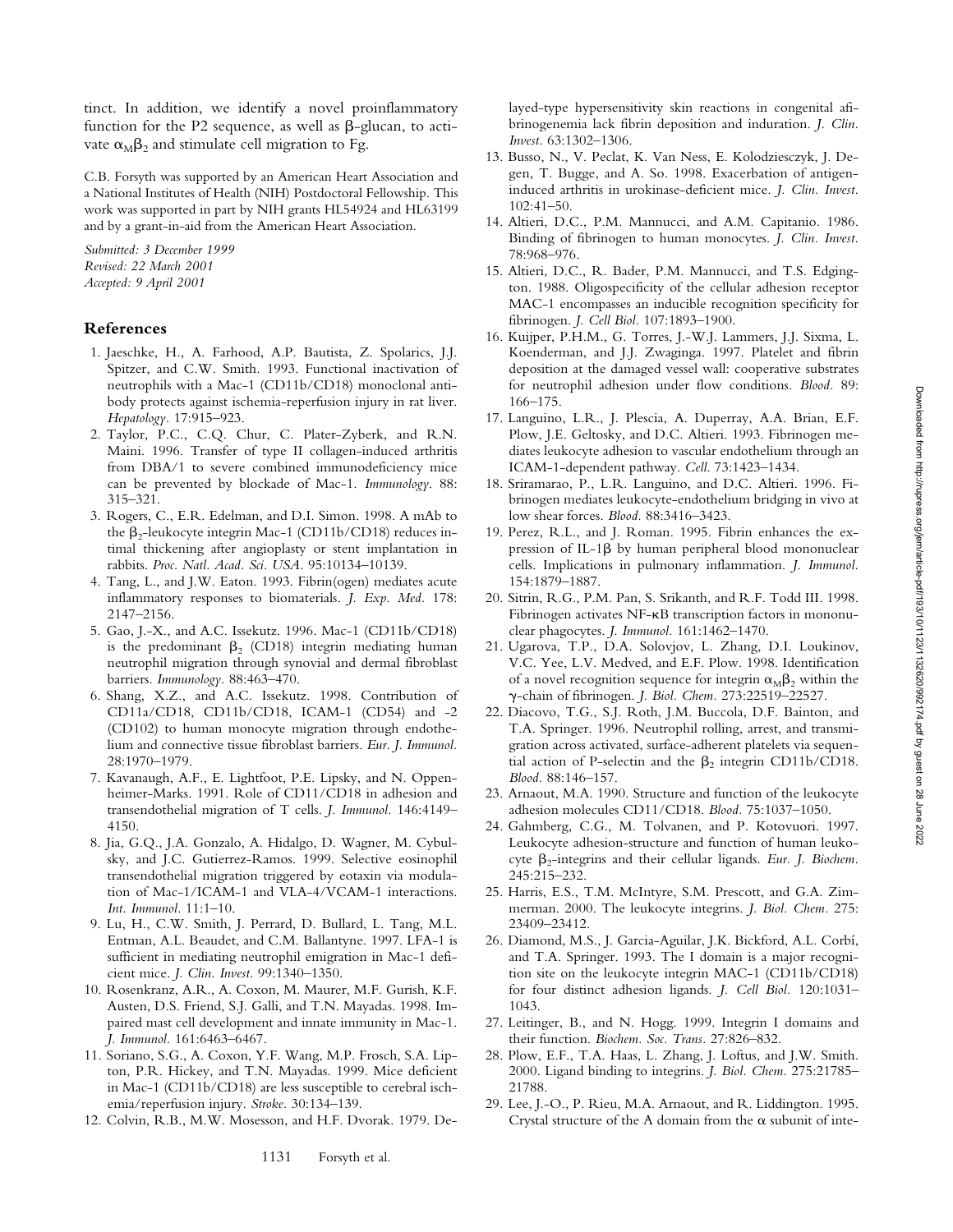Downloaded from http://rupress.org/jem/article-pdf/193/10/1123/1132620/992174.pdf by guest on 28 June 2022 Downloaded from http://rupress.org/jem/article-pdf/193/10/1123/1132620/992174.pdf by guest on 28 June 2022

grin CR3 (CD11b/CD18). *Cell.* 80:631–638.

- 30. Lee, J.-O., L.A. Bankston, M.A. Arnaout, and R.C. Liddington. 1995. Two conformations of the integrin A-domain (Idomain): a pathway for activation? *Structure.* 3:1333–1340.
- 31. Shimaoka, M., J.M. Shifman, H. Jing, L. Takagi, S.L. Mayo, and T.A. Springer. 2000. Computational design of an integrin I domain stabilized in the open high affinity conformation. *Nat. Struct. Biol.* 7:674–678.
- 32. Thornton, B.P., V. Vetvicka, M. Pitman, R.C. Goldman, and G.D. Ross. 1996. Analysis of the sugar specificity and molecular location of the  $\beta$ -glucan-binding lectin site of complement receptor type 3. *J. Immunol.* 156:1235–1246.
- 33. Doolittle, R.F. 1984. Fibrinogen and fibrin. *Annu. Rev. Biochem.* 53:195–229.
- 34. Altieri, D.C., J. Plescia, and E.F. Plow. 1993. The structural motif glycine 190-valine 202 of the fibrinogen  $\gamma$  chain interacts with CD11b/CD18 integrin  $(\alpha_M\beta_2, \text{Mac-1})$  and promotes leukocyte adhesion. *J. Biol. Chem.* 268:1847–1853.
- 35. Zhang, L., and E.F. Plow. 1997. Identification and reconstruction of the binding pocket within  $\alpha_M\beta_2$  for a specific and high affinity ligand, NIF. *J. Biol. Chem.* 272:17558–17564.
- 36. Zhang, L., and E.F. Plow. 1999. Amino acid sequences within the  $\alpha$  subunit of integrin  $\alpha_{\text{M}}\beta_2$  (Mac-1) critical for specific recognition of C3bi. *Biochemistry.* 38:8064–8071.
- 37. Forsyth, C.B., E.F. Plow, and L. Zhang. 1998. Interaction of the fungal pathogen *Candida albicans* with integrin CD11b/ CE18: recognition by the I domain is modulated by the lectin-like domain and the CD18 subunit. *J. Immunol.* 161: 6198–6205.
- 38. Yakubenko, V.P., D.A. Solovjov, L. Zhang, V.C. Yee, E.F. Plow, and T.P. Ugarova. 2001. Identification of the binding site for fibrinogen recognition peptide  $\gamma$ 383-395 within the  $\alpha_M$  I-domain of integrin  $\alpha_M\beta_2$ . *J. Biol. Chem.* 276:13995– 14003.
- 39. Doolittle, R.F., D. Schubert, and S.A. Schwartz. 1967. Amino acid sequence studies on artiodactyl fibrinopeptides I. Dromedary camel, mule deer, and cape buffalo. *Arch. Biochem. Biophys.* 118:456–467.
- 40. Ugarova, T.P., and A.Z. Budzynski. 1992. Interaction between complementary polymerization sites in the structural D and E domains of human fibrin. *J. Biol. Chem.* 267:13687– 13693.
- 41. Zhang, L., and E.F. Plow. 1996. Overlapping, but not identical sites, are involved in the recognition of C3bi, NIF, and adhesive ligands by the  $\alpha_M\beta_2$  integrins. *J. Biol. Chem.* 271: 18211–18216.
- 42. Miles, L.A., and E.F. Plow. 1987. Receptor mediated binding of the fibrinolytic components, plasminogen and urokinase, to peripheral blood cells. *Thromb. Haemost.* 58:936–942.
- 43. Palecek, S.P., J.C. Loftus, M.H. Ginsberg, D.A. Lauffenburger, and A.F. Horwitz. 1997. Integrin-ligand binding properties govern cell migration speed through cell-substratum adhesiveness. *Nature.* 385:537–540.
- 44. Tozer, E.C., R.C. Liddington, M.J. Sutcliffe, A.H. Smeeton, and J.C. Loftus. 1996. Ligand binding to integrin  $\alpha_{\text{IIb}}\beta_3$  is dependent on a MIDAS-like domain in the  $\beta_3$  subunit. *J. Biol. Chem.* 271:21978–21984.
- 45. Loftus, J.C., and R.C. Liddington. 1997. Perspectives series: cell adhesion in vascular biology. New insights into integrinligand interaction. *J. Clin. Invest.* 99:2302–2306.
- 46. Puzon-McLaughlin, W., and Y. Takada. 1996. Critical residues for ligand binding in an I domain-like structure of the integrin b1 subunit. *J. Biol. Chem.* 271:20438–20443.
- 47. Huang, C.C., Q. Zang, J. Takagi, and T.A. Springer. 2000. Structural and functional studies with antibodies to the integrin  $\beta_2$  subunit: a model for the I-like domain. *J. Biol. Chem.* 275:21514–21524.
- 48. Bajt, M.L., and J.C. Loftus. 1994. Mutation of a ligand binding domain of  $\beta_3$  integrin: integral role of oxygenated residues in  $\alpha_{\text{IIb}}\beta_3$  receptor function. *J. Biol. Chem.* 269:20913– 20919.
- 49. Goodman, T.G., and M.L. Bajt. 1996. Identifying the putative metal ion-dependent adhesion site in the  $\beta_2$  (CD18) subunit required for  $\alpha_L\beta_2$  and  $\alpha_M\beta_2$  ligand interactions. *J. Biol. Chem.* 271:23729–23736.
- 50. Wright, S.D., J.I. Weitz, A.J. Huang, S.M. Levin, S.C. Silverstein, and J.D. Loike. 1988. Complement receptor type three (CD11b/CD18) of human polymorphonuclear leukocytes recognizes fibrinogen. *Proc. Natl. Acad. Sci. USA.* 85: 7734–7738.
- 51. Coller, B.S. 1985. A new murine monoclonal antibody reports an activation-dependent change in the conformation and/or microenvironment of the platelet glycoprotein IIb/ IIIa complex. *J. Clin. Invest.* 76:101–108.
- 52. Coller, B.S. 1999. Binding of abciximab to  $\alpha_{V}\beta_{3}$  and activated  $\alpha_{\text{M}}\beta_2$  receptors: with a review of platelet-leukocyte interactions. *Thromb. Haemost.* 82:326–336.
- 53. Plescia, J., M.S. Conte, G. VanMeter, G. Ambrosini, and D.C. Altieri. 1998. Molecular identification of the crossreacting epitope on  $\alpha_M\beta_2$  integrin I domain recognized by anti- $\alpha_{\text{ID}}\beta_3$  monoclonal antibody 7E3 and its involvement in leukocyte adherence. *J. Biol. Chem.* 273:20372–20377.
- 54. Simon, D.I., H. Xu, S. Ortlepp, C. Rogers, and N.K. Rao. 1997. 7E3 monoclonal antibody directed against the platelet glycoprotein IIb/IIIa cross-reacts with the leukocyte integrin Mac-1 and blocks adhesion to fibrinogen and ICAM-1. *Arterioscler. Thromb. Vasc. Biol.* 17:528–535.
- 55. Tang, L., T.P. Ugarova, E.F. Plow, and J.W. Eaton. 1996. Molecular determinants of acute inflammatory responses to biomaterials. *J. Clin. Invest.* 97:1329–1334.
- 56. Languino, L.R., A. Duperray, K.J. Joganic, M. Fornaro, G.B. Thornton, and D.C. Altieri. 1995. Regulation of leukocyteendothelium interaction and leukocyte transendothelial migration by intercellular adhesion molecule 1-fibrinogen recognition. *Proc. Natl. Acad. Sci. USA*. 92:1505–1509.
- 57. Gross, T.J., K.J. Leavell, and M.W. Peterson. 1997. CD11b/ CD18 mediates the neutrophil chemotactic activity of fibrin degradation product D domain. *Thromb. Haemost.* 77:894– 900.
- 58. Huttenlocher, A., S.P. Palecek, Q. Lu, W. Zhang, R.L. Mellgren, D.A. Lauffenburger, M.H. Ginsberg, and A.F. Horwitz. 1997. Regulation of cell migration by the calciumdependent protease calpain. *J. Biol. Chem.* 272:32719–32722.
- 59. Du, X., E.F. Plow, A.L. Frelinger III, T.E. O'Toole, J.C. Loftus, and M.H. Ginsberg. 1991. Ligands "activate" integrin  $\alpha_{IIb}\beta_3$  (platelet GPIIb-IIIa). *Cell.* 65:409-416.
- 60. Li, R., J. Xie, C. Kantor, V. Koistinen, D.C. Altieri, P. Nortamo, and C.G. Gahmberg. 1995. A peptide derived from the intercellular adhesion molecule-2 regulates the avidity of the leukocyte integrins CD11b/CD18 and CD11c/CD18. *J. Cell Biol.* 129:1143–1153.
- 61. Vetvicka, V., B.P. Thornton, and G.D. Ross. 1996. Soluble b-glucan polysaccharide binding to the lectin site of neutrophil or natural killer cell complement receptor type 3 (CD11b/CD18) generates a primed state of the receptor capable of mediating cytotoxicity of iC3b-opsonized target